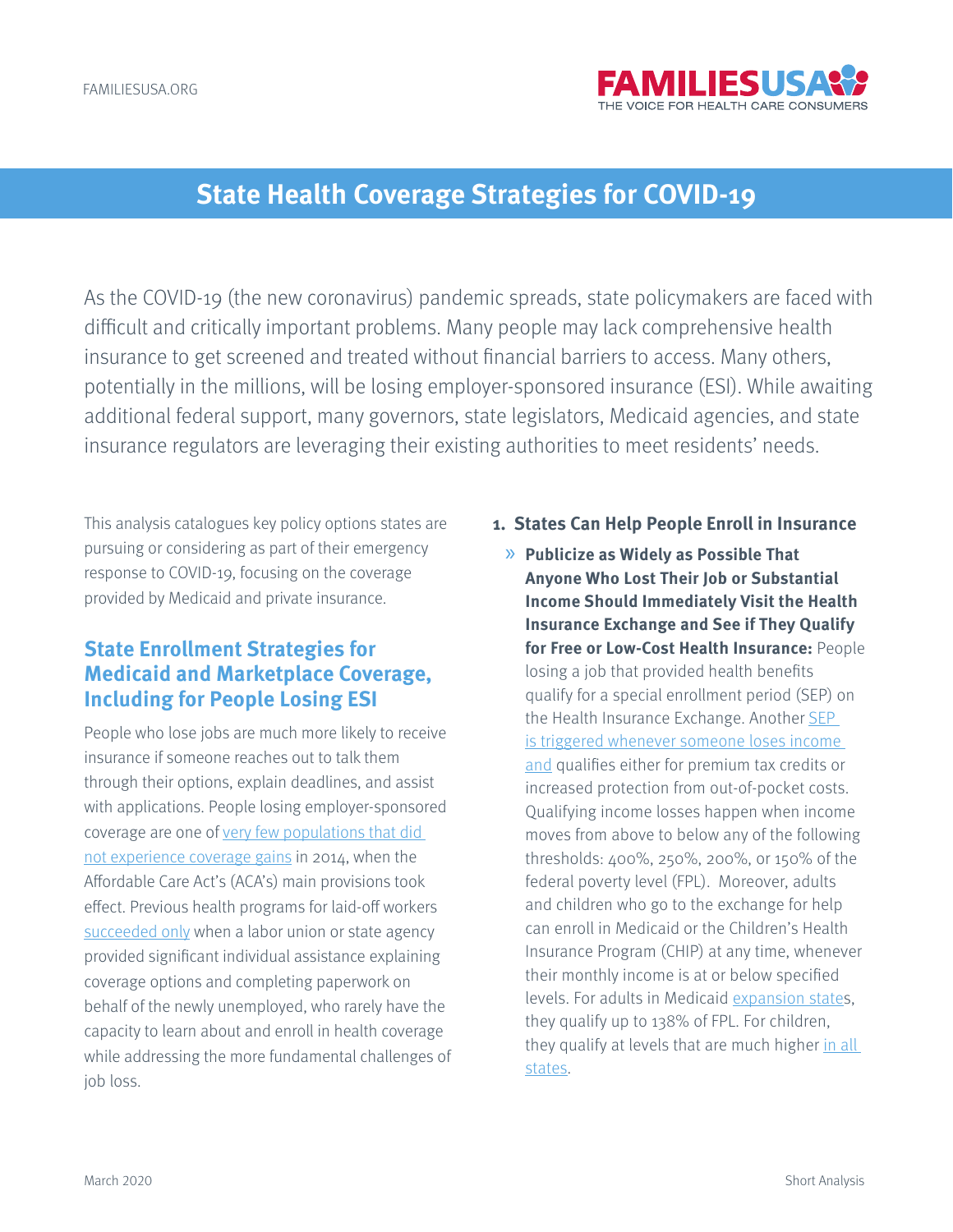- » **Fund Robust Consumer Assistance:** Without such intensive assistance, [very few uninsured](http://www.urban.org/sites/default/files/publication/74561/2000522-More-than-10-Million-Uninsured-Could-Obtain-Marketplace-Coverage-through-Special-Enrollment-Periods.pdf)  [who qualify for SEPs enroll](http://www.urban.org/sites/default/files/publication/74561/2000522-More-than-10-Million-Uninsured-Could-Obtain-Marketplace-Coverage-through-Special-Enrollment-Periods.pdf). Providing aid can include steps like the following:
	- > Increasing phone staff for enrollment hotlines.
	- > Funding navigator programs and community groups that operated during open enrollment season to provide telephone outreach and help. Ensure that navigators can talk people through their options to qualify for Medicaid, enroll in the marketplace, increase their premium tax credits and cost-sharing help, enroll in a family member's plan, or take COBRA.
	- > Allowing Medicaid eligibility workers to telework to provide enrollment help.

### » **Have Health Coverage Experts Inside and Outside State Government Partner with State Workforce Agencies.**

- > Make sure health application assisters and insurance brokers (with protections against conflicts of interest) connect to state workforce agency (SWA) efforts that are working closely with newly unemployed workers.
- > Have SWAs routinely ask clients for permission to share contact information with the exchange or other organizations that can help them sign up for free or low-cost health insurance.
- > Ensure that messages about how to enroll in health insurance and where to get help are prominent on government websites that people visit when applying for unemployment or other benefits. Link from these websites to healthcare. gov or to the state's marketplace website.
- > Emphasize the availability of considerable financial assistance if people go to the exchange to seek coverage, rather than select COBRA.

» **Explore Win-Win Financing Solutions:** 

Increasing enrollment can take money, but insurers and hospitals benefit financially when fewer people are uninsured. Just as industry has sometimes financed expansions of the Medicaid program, insurers and hospitals might support revenue targeted to increase insurance enrollment, reduce hospital uncompensated care, and draw down significant federal funding for the state's health care system.

# **Medicaid Strategies**

The Medicaid program is the nation's health insurance option most prepared to quickly address a public health emergency, an economic downturn, and many other unexpected changes. Below are a few options highlighting how states can leverage Medicaid's infrastructure.

### **1. States Can Expand Medicaid Eligibility**

» **Medicaid Expansion:** To date, most states have expanded their Medicaid programs to cover low-income adults with incomes up to 138 percent of poverty. The remaining 14 states could quickly protect the 2.3 million uninsured adults who are not eligible for subsidized health coverage in the marketplace and the millions more who will qualify in the coming months as they lose employment and health benefits. Go [here](https://www.kff.org/medicaid/issue-brief/the-coverage-gap-uninsured-poor-adults-in-states-that-do-not-expand-medicaid/) for details on how many individuals in your state could quickly benefit from Medicaid expansion. Expansion is especially important during a recession, when it would increase [more](https://www.ncbi.nlm.nih.gov/pubmed/32129138)  [than five-fold](https://www.ncbi.nlm.nih.gov/pubmed/32129138) the number of laid-off workers who receive federally funded Medicaid, bringing in significant federal dollars that limit job loss and [increase state revenue](https://www.healthaffairs.org/do/10.1377/hblog20160321.054035/full/).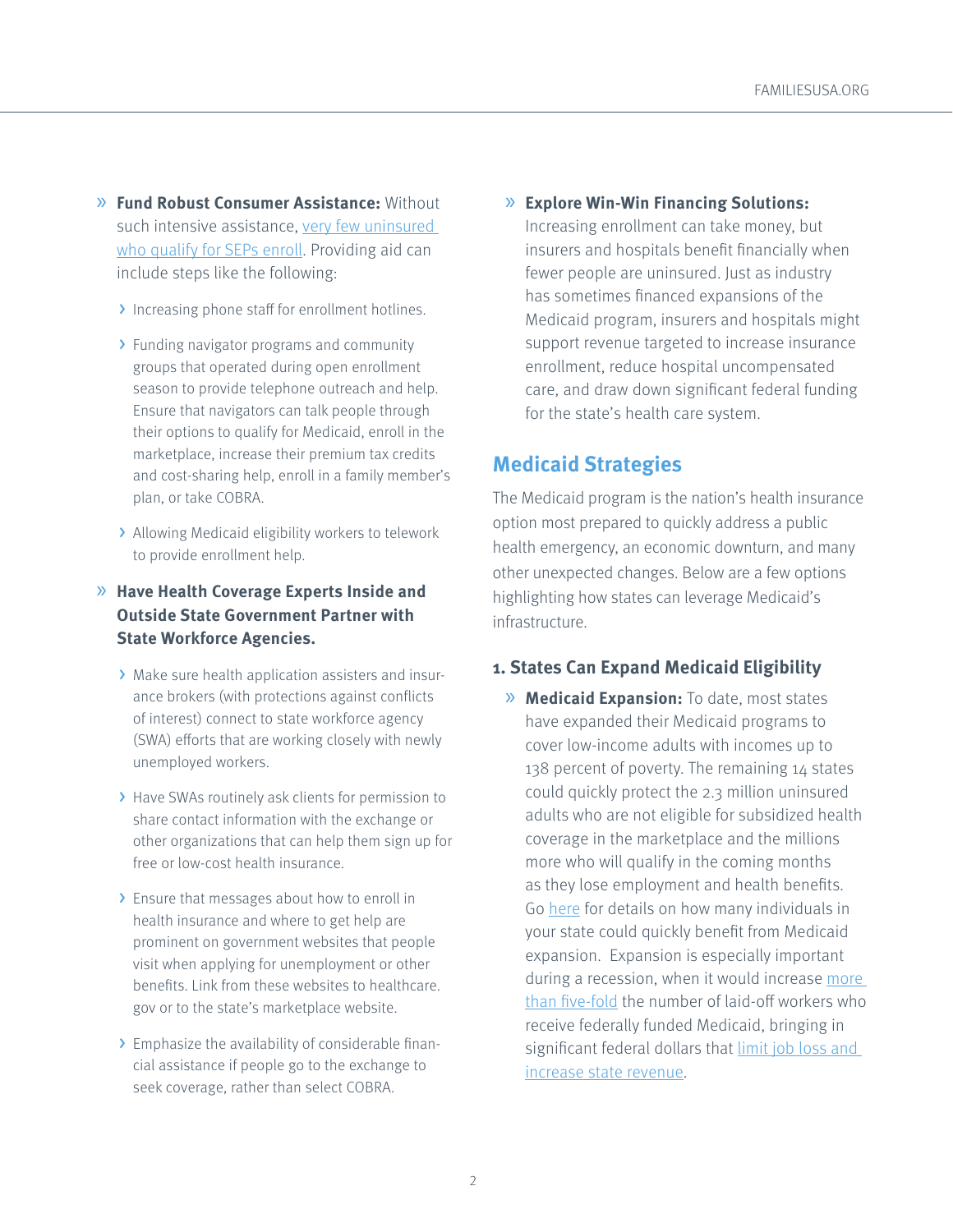- » **Other Eligibility Expansions:** Under existing law, states have the option to expand coverage beyond 138 percent of poverty, including for children and pregnant women. Go [here](https://www.medicaid.gov/medicaid/national-medicaid-chip-program-information/medicaid-childrens-health-insurance-program-basic-health-program-eligibility-levels/index.html) for a breakdown of income eligibility standards for select populations. Additionally, recent federal legislation, called the Families First Act, created a new, optional categorically needy group of "uninsured individuals," with services limited to screening and testing for COVID-19. This group can include *immigrants*. This new category qualifies for 100% federal funding, so state costs are minimal.
- » **Eliminate the Five-Year Waiting Period for Children and Pregnant Women:** Legal permanent residents are generally banned from receiving Medicaid benefits for five years. However, states have the option to cover lawfully present children and pregnant women during those five years. Go [here](https://www.kff.org/health-reform/state-indicator/medicaid-chip-coverage-of-lawfully-residing-immigrant-children-and-pregnant-women/?currentTimeframe=0&sortModel=%7B%22colId%22:%22Location%22,%22sort%22:%22asc%22%7D) to see whether your state has enacted this option.

### **2. States Can Make It Easier to Get and Keep Medicaid**

- » **Implement Presumptive Eligibility:** States can offer uninsured individuals immediate, temporary Medicaid if they appear to be eligible based on income. Go [here](https://www.kff.org/health-reform/state-indicator/presumptive-eligibility-in-medicaid-chip/?currentTimeframe=0&sortModel=%7B%22colId%22:%22Location%22,%22sort%22:%22asc%22%7D) to see if your state offers this option. Aggressive implementation of presumptive eligibility is critical to maintaining health insurance for people losing employer coverage in the midst of a pandemic. [California's](https://www.dhcs.ca.gov/Documents/COVID-19/CA-1135-Waiver-COVID-19-031620.pdf) waiver proposal goes further, requesting to extend presumptive eligibility to individuals on the basis of both income and age or disability.
- » **Suspend Medicaid Redeterminations:** States can suspend redeterminations set to take place over the next few months. A few states

– including Arizona, California, Indiana, Iowa, Missouri, New Jersey, and Washington, D.C. – have taken action or indicated they will take action to suspend redeterminations. [California](https://www.gov.ca.gov/wp-content/uploads/2020/03/3.17.20-N-29-20-EO.pdf)'s approach was effectuated by an Executive Order from the governor.

- » **Implement Continuous Eligibility:** To ensure continuity of coverage, states have the option to implement 12-month continuous eligibility for children. Go [here](https://www.kff.org/health-reform/state-indicator/state-adoption-of-12-month-continuous-eligibility-for-childrens-medicaid-and-chip/?currentTimeframe=0&sortModel=%7B%22colId%22:%22Location%22,%22sort%22:%22asc%22%7D) to see which states already have implemented this option. Additionally, implementing 12-month continuous eligibility for adults requires a Medicaid Section 1115 waiver, which states can request on a highly expedited basis under the national emergency declared by the White House.
- » **Reinstate Retroactive Eligibility:** A few states – including Arizona, Florida, Iowa, and Indiana – received approval to waive the federal requirement to provide three months of retroactive eligibility for Medicaid. These states should request to reinstate retroactive Medicaid to prevent major payment disruptions to hospitals and clinics and financial burdens on consumers as employer coverage losses take place.

### **3. States Can Eliminate Barriers to Receiving Services:**

- » **Eliminate Copayments and Premiums:** A state that has enacted copayments can and should eliminate these unnecessary barriers to care, especially during a public health crisis. Go [here](https://www.kff.org/health-reform/state-indicator/premium-and-cost-sharing-requirements-for-selected-services-for-medicaid-expansion-adults/?currentTimeframe=0&sortModel=%7B%22colId%22:%22Location%22,%22sort%22:%22asc%22%7D) to see your state's cost-sharing and premium policies for adults and [here](https://www.kff.org/medicaid/state-indicator/premiums-enrollment-fees-and-cost-sharing-requirements-for-children/?currentTimeframe=0&sortModel=%7B%22colId%22:%22Location%22,%22sort%22:%22asc%22%7D) for children.
	- > The Families First Act required all states to eliminate copayments for COVID-19 screening/testing.
	- > Some states may want to eliminate copayments for treatment of COVID-19. Without a waiver, however,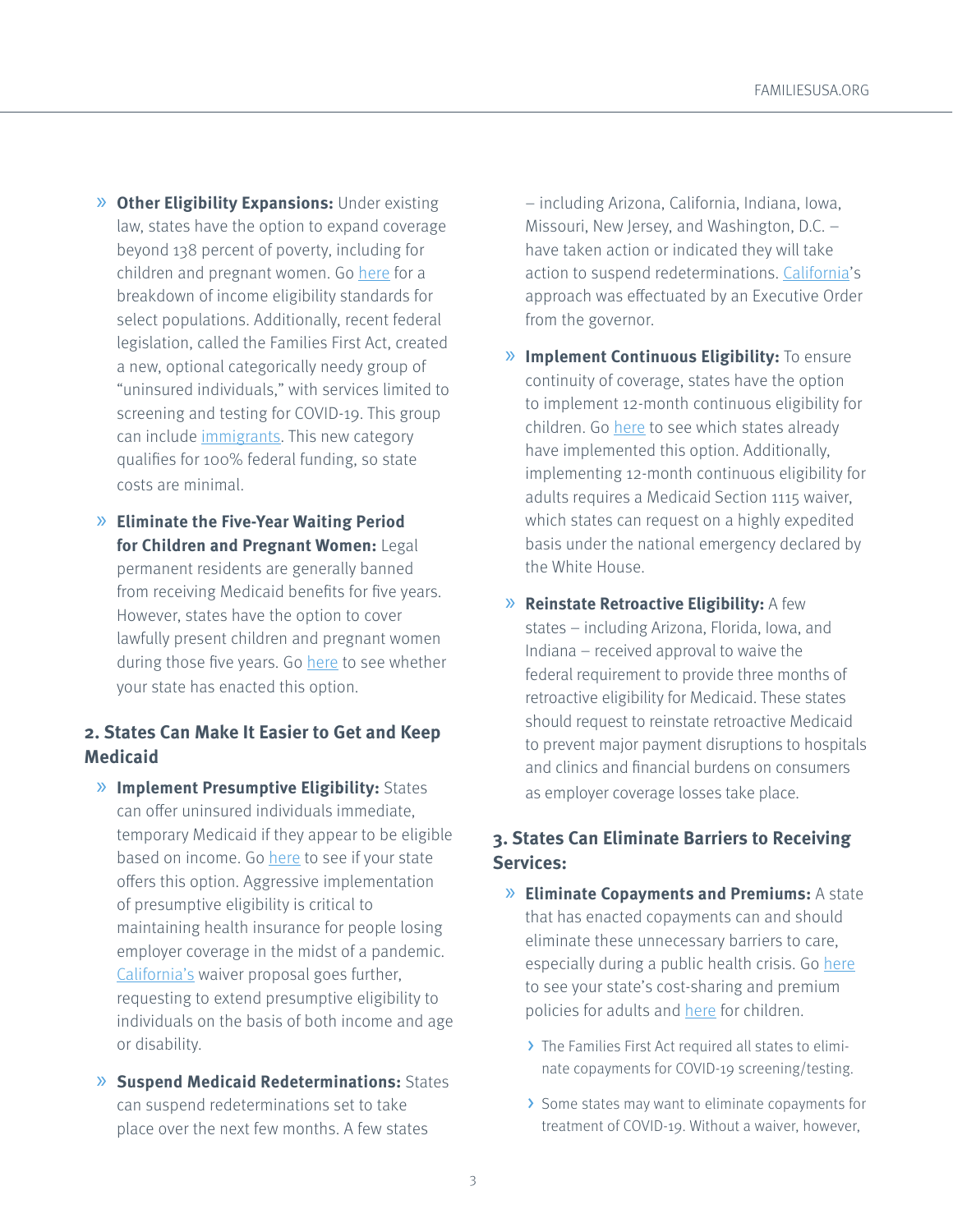most states would need to broadly eliminate all copayments, since there is no regular authority to eliminate copayments for treatment of a specific condition.

- > States with Medicaid premiums can and should eliminate them. **Arizona** and lowa have proposed waivers to suspend premiums and cost-sharing for Medicaid beneficiaries.
- » **Relax Prescription Drug Policies:** One of the most common efforts across states has been around easing rules to allow beneficiaries to refill their prescriptions early. Several states are also removing limitations to allow beneficiaries to obtain a 90-day supply of certain medications. Additionally, some states have expressed concerns over stockpiling medications, especially for drugs used to treat substance use disorders. As such, many states are ensuring that access to these drugs is at the discretion of beneficiaries' prescribing providers.
- » **Ease Prior Authorization Protocols:** During a public health crisis such as COVID-19, strict prior authorizations will unnecessarily inhibit access to necessary treatment. Depending on the structure of the state's prior authorization (PA) policy, some states will be able to administratively remove PA protocols without CMS approval. Other states may require a blanket waiver under the more streamlined [1135 waiver](https://www.cms.gov/Medicare/Provider-Enrollment-and-Certification/SurveyCertEmergPrep/Downloads/1135-Waivers-At-A-Glance.pdf) process to relax these protocols. [Washington State's](https://www.medicaid.gov/state-resource-center/disaster-response-toolkit/federal-disaster-resources/?entry=54022) approved 1135 waiver eases prior authorization requirements. Go [here](https://www.medicaid.gov/state-resource-center/downloads/covid-19-faqs.pdf) for CMS' most recent guidance on the issue, which highlights the more streamlined state plan amendment route.
- » **Delay Work Requirements:** Currently, Utah is the only state with an approved and implemented work requirements program. Utah beneficiaries could begin losing coverage

later this year as a result. Utah should consider following the example of [New Jersey](https://nj.gov/humanservices/documents/covid/MODIFICATION%20OF%20WFNJ%20SNAP%20REQUIREMENTS%20FOR%20COVID19%20PREPAREDNESS.pdf), which suspended work requirements for its SNAP program. Go here to see other states with approved work requirement waivers.

#### **4. States Can Improve Access to Providers**

- » **Liberalize Telemedicine Rules:** Medicaid already provides states with considerable flexibility to implement telemedicine programs. CMS recently reiterated its guidance [here](https://www.medicaid.gov/medicaid/benefits/downloads/medicaid-telehealth-services.pdf). Although telemedicine uptake has been slow among states, many states are modernizing policies in response to COVID-19. One of the big changes from states is the expansion of telemedicine into beneficiaries' homes. States are also expanding the scope of allowable telehealth services to include services that normally require an in-person visit, such as evaluation and monitoring services, behavioral health services, requests for durable medical equipment, and eligibility and redetermination appointments. Notably, many Medicaid beneficiaries lack access to broadband video and need access to telephonic remote consultations and other nonprocedural services. Go [here](https://www.cchpca.org/sites/default/files/2019-10/50%20State%20Telehalth%20Laws%20and%20Reibmursement%20Policies%20Report%20Fall%202019%20FINAL.pdf) for a 50-state scan of Medicaid telemedicine policies prior to COVID-19.
- » **Ease Provider and Site Participation Requirements:** CMS has started approving states' requests for 1135 waivers to, among other things, temporarily streamline enrollment of providers in Medicaid. [Florida](https://www.medicaid.gov/state-resource-center/downloads/fl-section-1135-appvl.pdf) received the first approval on March 16. These waivers would allow providers with out-of-state licenses to enroll as Medicaid providers. Some states are also waiving application fees, screenings, and site visit requirements normally associated with provider enrollment in Medicaid. [Washington](https://www.medicaid.gov/state-resource-center/disaster-response-toolkit/federal-disaster-resources/?entry=54022)  [State's](https://www.medicaid.gov/state-resource-center/disaster-response-toolkit/federal-disaster-resources/?entry=54022) 1135 waiver approval and North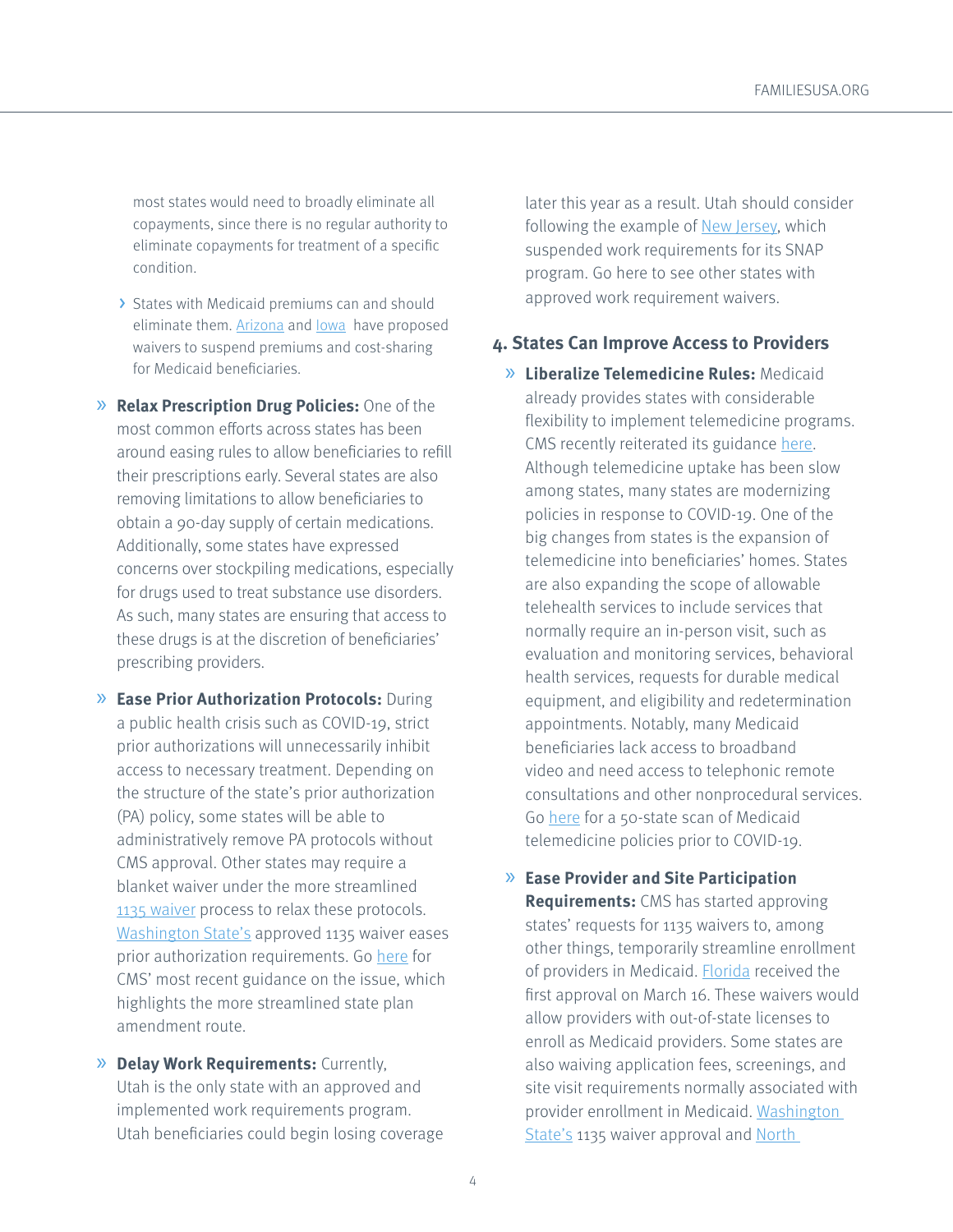[Carolina's](https://files.nc.gov/ncdma/covid-19/NCMedicaid-COVID19-CMS-1135-Flexibilities-20200317.pdf) proposal allow reimbursement for unlicensed sites, such as a temporary shelter, when a provider's facility is inaccessible due to evacuation.

### **5. States Can Expand Services**

- » **Expand Home-Based and Housing Services:**  States can also request waivers for additional flexibilities related to home-based services and housing assistance. North Carolina's [proposed 1135 waiver](https://files.nc.gov/ncdma/covid-19/NCMedicaid-COVID19-CMS-1135-Flexibilities-20200317.pdf) would provide federally matched funds to compensate home care and community health workers who are unable to serve beneficiaries due to the pandemic, and they would provide housing assistance to homeless beneficiaries.
- » **Increase Home-Delivered Meals:** [Arizona](https://www.azahcccs.gov/Resources/Downloads/1115Waiver/AZ_RequestForCOVID_19_EmergencyAuthorities_03172020.pdf) and lowa's proposed 1115 waivers would also
	- expand eligibility for home-delivered meals. Arizona's proposed 1115 waiver would also allow family caregivers to be paid for homeand community-based services and provide temporary housing to beneficiaries who are or will be homeless.
- » **Support Individuals Experiencing Homelessness:** [Arizona](https://www.azahcccs.gov/Resources/Downloads/1115Waiver/AZ_RequestForCOVID_19_EmergencyAuthorities_03172020.pdf) is proposing to provide temporary housing, not to exceed six months, if a beneficiary is homeless or is at imminent risk of homelessness and has tested positive for COVID-19. Under an 1135 waiver, [California](https://www.dhcs.ca.gov/Documents/COVID-19/CA-1135-Waiver-COVID-19-031620.pdf) is proposing to offer temporary housing for the homeless as a result of the emergency for quarantining, treating individuals who test positive for COVID-19, or who have a high risk for exposure.

# **Private Insurance Strategies**

States can also improve the coverage private insurance provides during the COVID-19 crisis. Note: Kaiser Family [Foundation](https://www.kff.org/health-costs/issue-brief/state-data-and-policy-actions-to-address-coronavirus/) and [Commonwealth Fund](https://www.commonwealthfund.org/blog/2020/what-are-state-officials-doing-make-private-health-insurance-work-better-consumers-during) are tracking which states have taken action on many of these issues. Their tables and maps usefully supplement this catalog of state policy options.

### **1. States Can Facilitate Enrollment and Renewal**

- » **Create an Emergency Special Enrollment Period (SEP) in State-Based Marketplaces:** In response to the COVID-19 pandemic, a number of states have provided an SEP for uninsured individuals to enroll in marketplace plans. To date, these SEPs last through April. Although deadlines may encourage consumers to take prompt action, states should consider extending these deadlines when they near – or they should establish a much longer SEP from the outset.
- » **Prevent Health Plans Cancellations During this Period of Isolation:** Employers may miss premium payments or renewals while offices are closed. Enrollees in individual coverage may be experiencing a loss of income and dealing with multiple other issues that may cause them to miss premium payments. The District of Columbia illustrates one possible approach, [forbidding](https://disb.dc.gov/sites/default/files/u65602/Order-re-Emergency-Response-to-COVID-19-03.20.2020-sec.pdf) insurers from canceling or failing to renew health insurance without express permission from the Insurance Commissioner.

### **2. States Can Ensure Coverage of Necessary COVID-19-Related Services Without Out-of-Pocket Cost-Sharing in Private Insurance**

» Require State-Regulated Insurance to Cover COVID-19-Related Testing Without Cost-Sharing. The federal Families First Coronavirus Response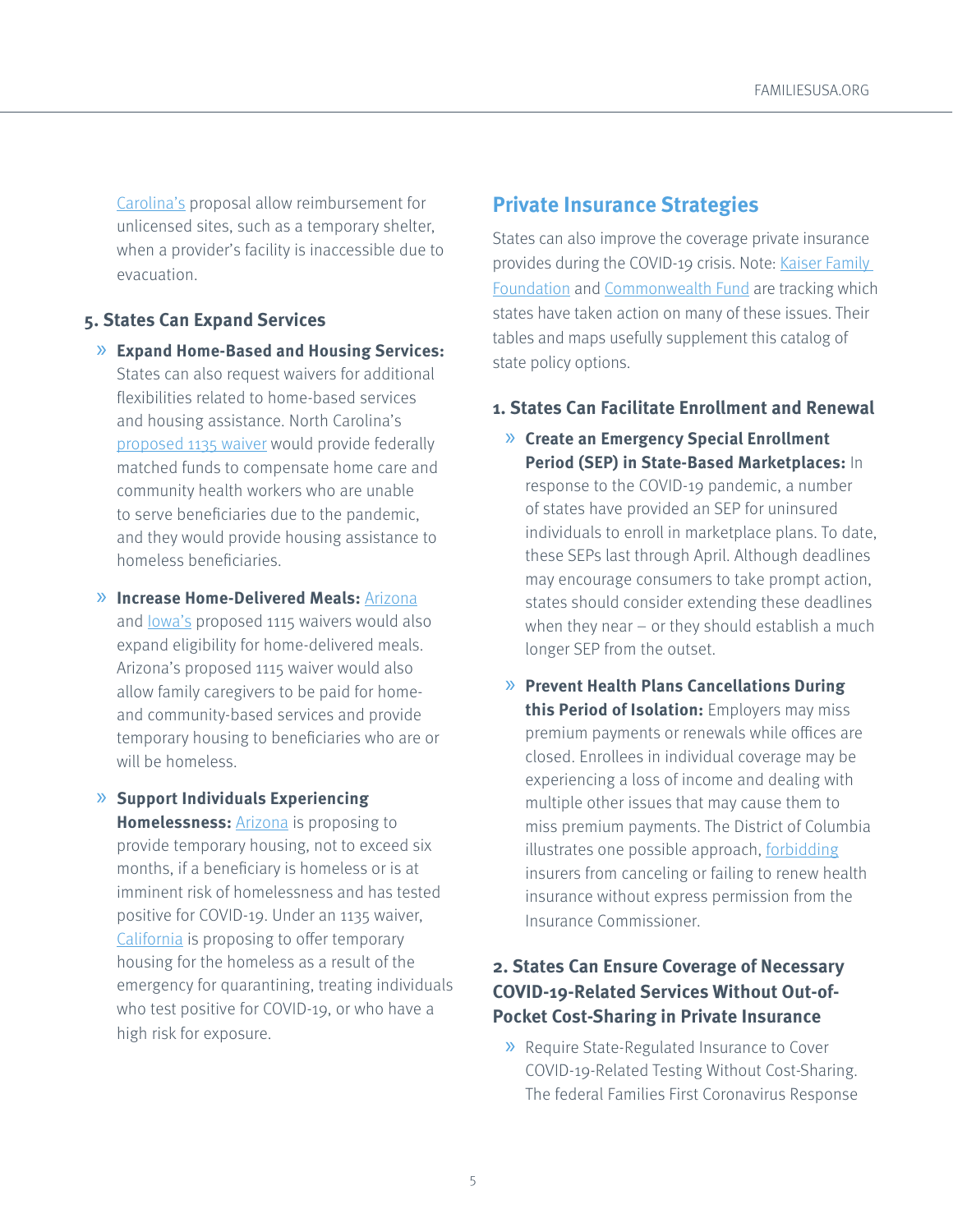Act, described below, requires group and individual health insurance to cover certain tests for COVID-19 without cost-sharing, but it still leaves gaps. To fill those gaps, states can require carriers to ensure zero cost-sharing for all diagnostic testing recommended by a clinician that relates to a patient identified as potentially suffering from the virus, including testing for other respiratory illness. This is particularly important given the continuing [shortage](https://thehill.com/policy/healthcare/488683-in-wake-of-shortages-democrats-press-insurers-to-cover-all-coronavirus) of COVID-19 tests. The [Miami Herald](https://www.miamiherald.com/news/health-care/article240476806.html) profiled a patient who was charged more than \$3,270 for testing to rule out related illnesses when he developed COVID-19-like symptoms. His short-term health insurance plan eventually waived these charges, but this example shows the testing costs others might face. Note that the approach taken by New Mexico, described next, would address this problem.

» Forbid Cost-Sharing for Treatment Related to the COVID 19 Virus, as the **[District of Columbia](https://disb.dc.gov/sites/default/files/u65602/Order-re-Emergency-Response-to-COVID-19-03.20.2020-sec.pdf)**, [Massachusetts](https://www.mass.gov/doc/bulletin-2020-02-addressing-covid-19-coronavirus-testing-and-treatment-issued-362020/download) and [New Mexico](https://urldefense.proofpoint.com/v2/url?u=https-3A__nmhealth.org_publication_view_rules_5670_&d=DwMFAg&c=L93KkjKsAC98uTvC4KvQDdTDRzAeWDDRmG6S3YXllH0&r=0JRIh48MQ-bTDZm2j1yIIIm8N7QQx2l-5XDxXlT6NXo&m=0-AGaxsA9xwiKTHzjna3uV6x_UEKjEtFNF3nt7rZxXE&s=xay0dcK5JGpMsdFL6kQvsCxcu9ZUhqL5p7mjik7grxk&e=) have done. New Mexico, observing that "The symptoms of COVID-19 are similar to the symptoms of influenza, and COVID-19 can lead to pneumonia, such that a patient may not know whether he or she has COVID-19, pneumonia, or influenza," forbids cost-sharing for "the provision of testing and delivery of health care services for COVID-19, pneumonia, influenza, or any disease or condition which is the cause of, or subject of, a declared public health emergency." The District of Columbia similarly bars cost-sharing with "treatment for COVID-19 or suspected COVID-19 or respiratory diseases and illnesses detected in the course of seeking screening, testing, or treatment for COVID-19." Nine states, as of publication, mandate coverage of zero-cost COVID-19 vaccine whenever it becomes available – a step that other states could take as well.

- » Forbid Cost-Sharing for Telemedicine Until the COVID-19 Emergency Ends. Many [insurers](https://urldefense.proofpoint.com/v2/url?u=https-3A__www.ahip.org_health-2Dinsurance-2Dproviders-2Drespond-2Dto-2Dcoronavirus-2Dcovid-2D19_&d=DwMFAg&c=L93KkjKsAC98uTvC4KvQDdTDRzAeWDDRmG6S3YXllH0&r=0JRIh48MQ-bTDZm2j1yIIIm8N7QQx2l-5XDxXlT6NXo&m=0-AGaxsA9xwiKTHzjna3uV6x_UEKjEtFNF3nt7rZxXE&s=1p7eIkyC92VFWRGFoLj_vnDY8kcnPnPVe68UTHZuN58&e=) have taken this step voluntarily. We are all placed at risk when any insurer imposes financial barriers that force patients to seek care in person that could have been delivered remotely.
- » Apply COVID-19 Cost-Sharing Limits to Non-Network Care, When Appropriate. For example, [Massachusetts](https://www.mass.gov/doc/bulletin-2020-02-addressing-covid-19-coronavirus-testing-and-treatment-issued-362020/download) forbids cost-sharing for outof-network care when in-network care is unavailable for COVID-19--related testing or treatment. The [District of Columbia](https://disb.dc.gov/sites/default/files/u65602/Order-re-Emergency-Response-to-COVID-19-03.20.2020-sec.pdf) provides helpful operational specifications by requiring insurers to "cover all out-of-network charges … unless the enrollee was first offered the service in-network without unreasonable delay." States could also bar cost-sharing if a patient reasonably believes they are seeking care from an in-network provider, like a hospital. One media account of an insured COVID-19 patient who was charged tens of thousands of dollars by a non-network anesthesiologist, pathologist, or emergency physician could deter hundreds of local residents from seeking care promptly when illness first strikes, endangering themselves and their communities.
- » Address Substandard Plans' Failure to Provide Adequate Coverage of COVID-19 Care. Consumers who buy short-term, limited-duration insurance or other coverage that falls outside ACA insurance protections may not know about such plans' coverage gaps. One possible state approach mandates notice. New Mexico, for example, [requires](https://familiesusa.app.box.com/s/87hfcxvxdeoklmx2fea9h2ur25md16sq) plans with limited benefits to send their members a notice that the plan does not provide comprehensive coverage for COVID-19 and that consumers can contact Medicaid, the marketplace, a broker or agent, or New Mexico's medical Insurance pool for better coverage. Alternatively, states can require these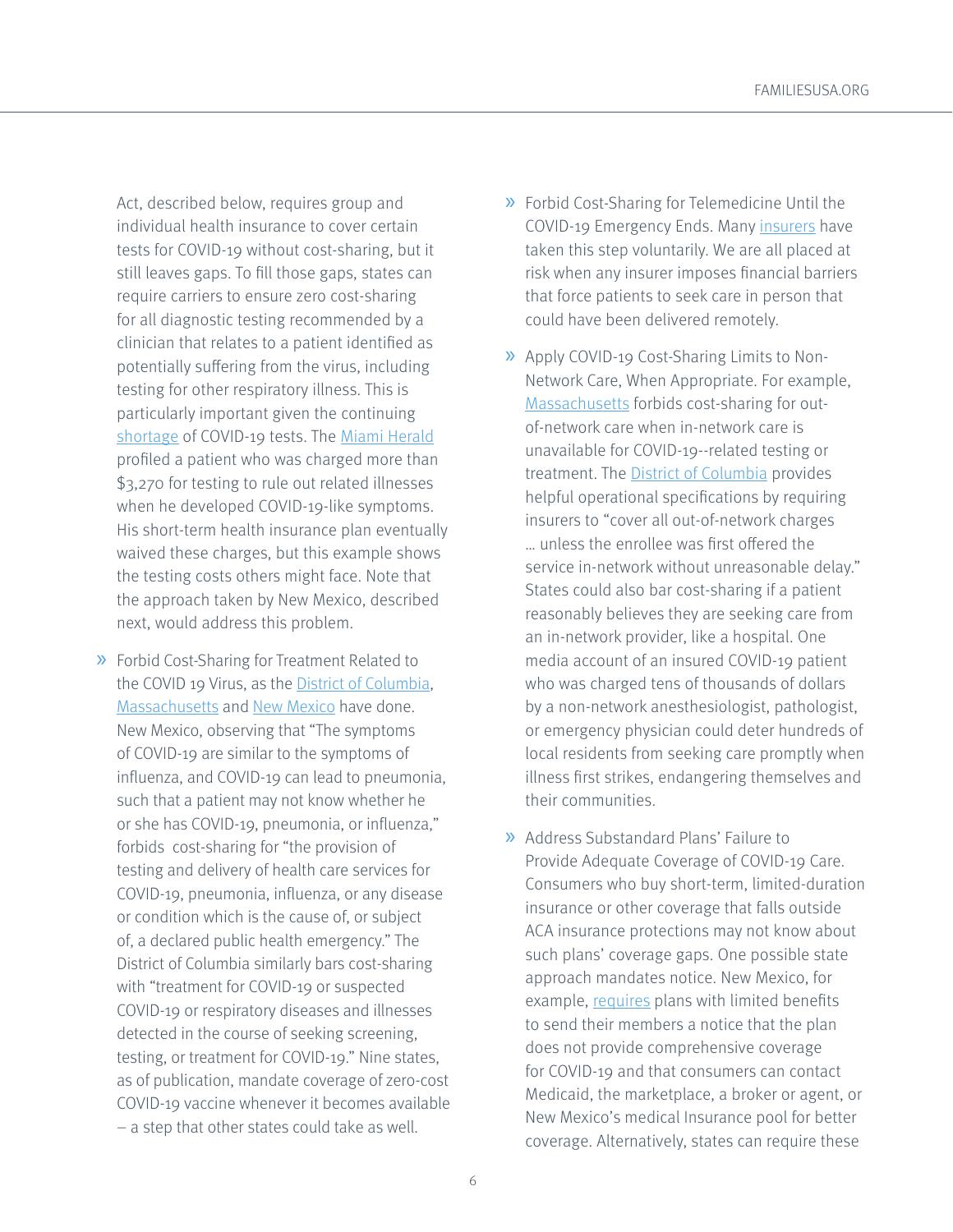plans to abide by COVID-19-related standards. Washington State, for example, [ordered](https://www.insurance.wa.gov/sites/default/files/documents/emergency-order-number-20-01.pdf?utm_content=&utm_medium=email&utm_name=&utm_source=govdelivery&utm_term=) shortterm, limited-duration medical plans, like other health plans, to cover testing and treatment of COVID-19.

### **3. States Can Eliminate Non-Financial Barriers to COVID-19 Testing and Treatment**

- » **Waive Prior Authorization and Utilization Review Requirements for All COVID-19 Testing and Treatment.**
- » **Require Insurers to Suspend Normal Restrictions on Prescription Refills and Charges for Home Delivery of Prescription Drugs.** For example, [California](http://www.insurance.ca.gov/0250-insurers/0300-insurers/0200-bulletins/bulletin-notices-commiss-opinion/upload/CDI-Emergency-Notification-Filing-Requirements-COVID-19-3-18-2020.pdf) imposes detailed requirements for suspending prescription refill limitations, waiving charges for home delivery, and otherwise minimizing the need to leave home to obtain essential medication.
- » **Require Full Reimbursement of Telehealth on Terms Comparable to In-Person Care.** This includes removing any [barriers](https://www.healthcarefinancenews.com/news/telehealth-laws-especially-behavioral-health-are-increasing-access-despite-remaining) to reimbursement of telehealth for behavioral health providers and ensuring payment parity. Families should be encouraged to consult medical professionals about health problems during this period of isolation without leaving home. The full array of behavioral health providers should continue to be available to people who normally use inperson services and to other people coping with the stress of isolation and grief. [Children](https://ajph.aphapublications.org/doi/pdf/10.2105/AJPH.2009.159970) face particular fear and stress during a pandemic and need help to cope with the illness and loss of loved ones. It is essential that these measures include telephonic access to address the needs of many people who lack rapid broadband internet. Their numbers are certain to grow as the recession grows.

## **4. States Can Take Other Steps to Ensure Affordability of Coverage and Promote Enrollment**

» **Carefully Target Additional Financial Assistance in Marketplace Plans to Make Private Coverage More Affordable:** The main reason people are uninsured is the [cost of](http://files.kff.org/attachment/Issue-Brief-Key-Facts-about-the-Uninsured-Population)  [coverage](http://files.kff.org/attachment/Issue-Brief-Key-Facts-about-the-Uninsured-Population), which is especially hard to pay for people who just lost their jobs. Massachusetts showed how to solve this problem in 2006 by giving low- and moderate-income families [extra financial help](https://www.healthaffairs.org/do/10.1377/hblog20180903.191590/full/). The bipartisan program eliminated deductibles and cut premiums to a fraction of what people pay in other states under the ACA. It's an important reason why only 3% of Massachusetts residents are [uninsured,](https://www.kff.org/other/state-indicator/total-population/?currentTimeframe=0&sortModel=%7B%22colId%22:%22Location%22,%22sort%22:%22asc%22%7D) compared to 9% of Americans as a whole. Advocates could explore, with insurers and hospitals, win-win financing solutions that provide such assistance in ways that benefit consumers and industry alike. Funding mechanisms could sunset in January 2021, at which point, unless the legislature acts, state assessments would drop to a level that insurers are paying the federal government in 2020. Go [here](https://familiesusa.org/resources/a-golden-opportunity-for-states-to-make-health-insurance-more-affordable-rapid-action-required/) for more details.

# **Federal Support Coming**

On March 18, 2020, the [Families First Coronavirus](https://appropriations.house.gov/sites/democrats.appropriations.house.gov/files/Families%20First%20summary.pdf)  [Response Act](https://appropriations.house.gov/sites/democrats.appropriations.house.gov/files/Families%20First%20summary.pdf) was signed into law. The bill will provide significant relief to states and consumers, including:

### **1. Medicaid**

- » Institutes a 6.2% increase in federal contributions to Medicaid expenditures
- » Requires states to maintain eligibility standards and payment methodologies that were in effect as of January 1, 2020.